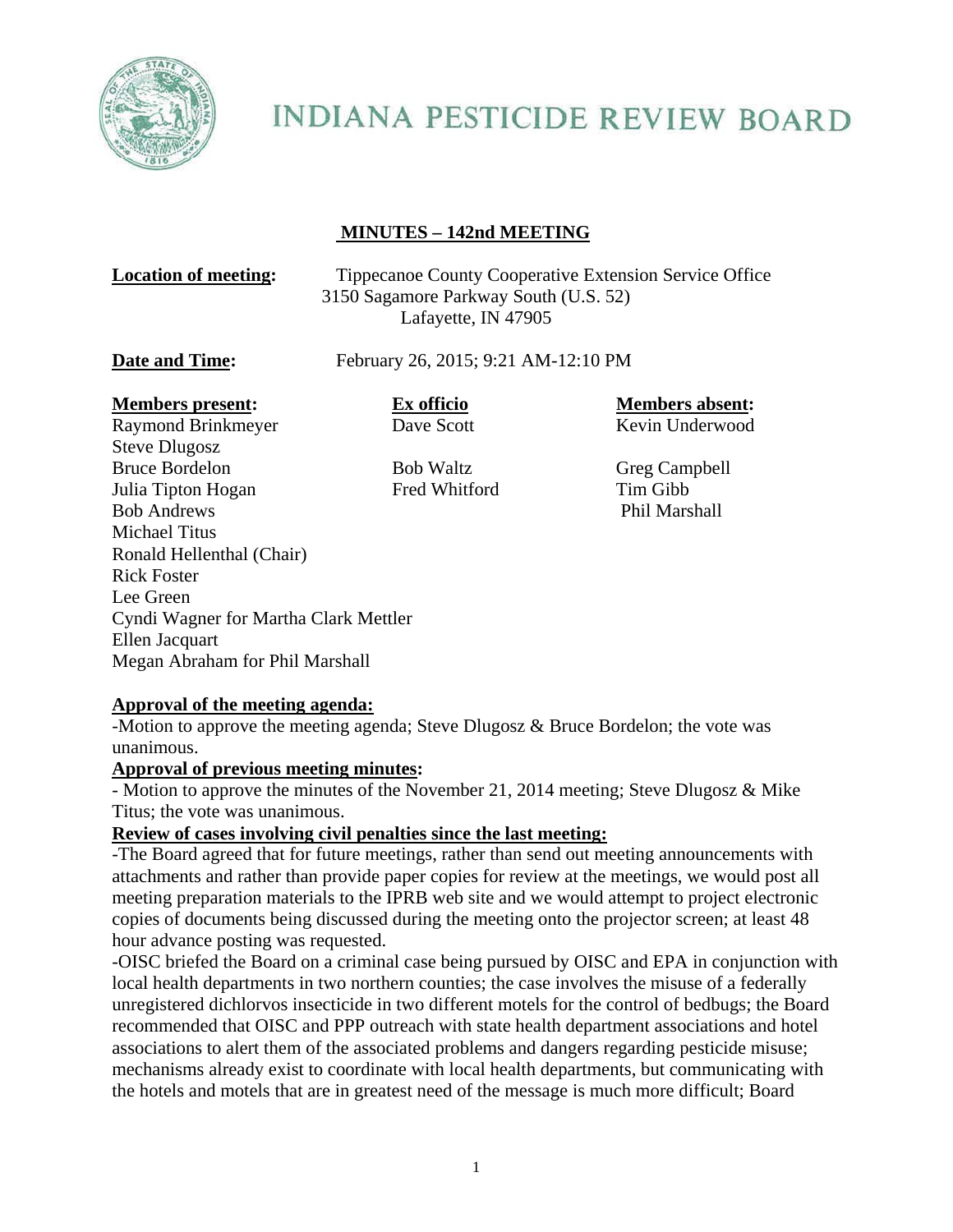members suggested revisiting the discussion of mandatory licensing for applicators applying pesticides in hotels and motels.

 - The Board discussed the low level of civil penalties assessed in some cases involving violations in particularly sensitive sites like schools; it was explained that civil penalty (fine) maximums were set by law; the Board requested that adjusting fine maximums be pursued the next time there was a bill introduced to amend the pesticide law; the Board was counseled to be prepared with a specific proposal and to garner the support of legislators, industry, and other groups when such an opportunity might arise.

 -The Board asked how OISC learns about those pesticide businesses operating without a license; OISC advised that tips and inquiries, both from the industry and anonymous are the most frequent mechanisms.

-The Board noted the penalties assessed for Golden Malrin fly bait product distribution, noting that this is one of the few products ever state restricted that was not also federally restricted; Michigan and Wisconsin may also be pursuing state restriction, but as of now EPA is not pursuing federal restriction.

#### **2015 state legislative update for pesticides:**

-The Board was briefed on Senate Bill No. 307; this is a proposed amendment to consumer protection legislation that would impact certain pesticide law regulated industries such as lawn care, landscaping and structural pest control; it could mandate written contracts for some of those for-hire pesticide application services.

### **Status of business license insurance rule (355 IAC 4-3) revision process:**

-OISC recounted that rule revisions proposed by the Board at previous meetings included:

-reduce the amount of the liability insurance required for a pesticide business license;

-simplify the acceptable proof of insurance requirement;

-simplify the type of insurance coverage requirement;

-Rule revision process steps include:

-notice of intent to adopt a rule published in the Indiana Register…1-7-15;

-submission to State Budget Agency…1-8-15

-approval by State Budget agency…1-23-15;

-proposed rule published in Indiana Register…3-4-15;

-public hearing notice in newspaper…3-5-15

-public hearing to be held…3-26-15;

-Home inspection industry spokespersons commented that they were very pleased with the progress of the rule revision and that it was unusual to find a government board or agency to be so open and responsive to industry concerns.

# **Status of 2,4-D and dicamba tolerant crop herbicide product registrations:**

-The Board commented that it is believed that Dow Agro Sciences plans to monitor the areas surrounding the fields to which Duo Enlist Herbicide is to be applied in 2015;

-The Board asked if OISC has plans to monitor for illegal dicamba use in 2015 if the dicamba tolerant seed is available but the new corresponding dicamba herbicides are not yet approved; the Board suggested calling a timely special Board meeting for review and discussion of any new dicamba labels submitted for consideration of state registration; it is still unclear how any risks to endangered species are to be mitigated by label restrictions; new label restrictions will probably require changes to existing training of applicators; effective sprayer cleanout will also become much more important than it has been in the past; PPP is developing a new training publication and video to assist with sprayer cleanout.